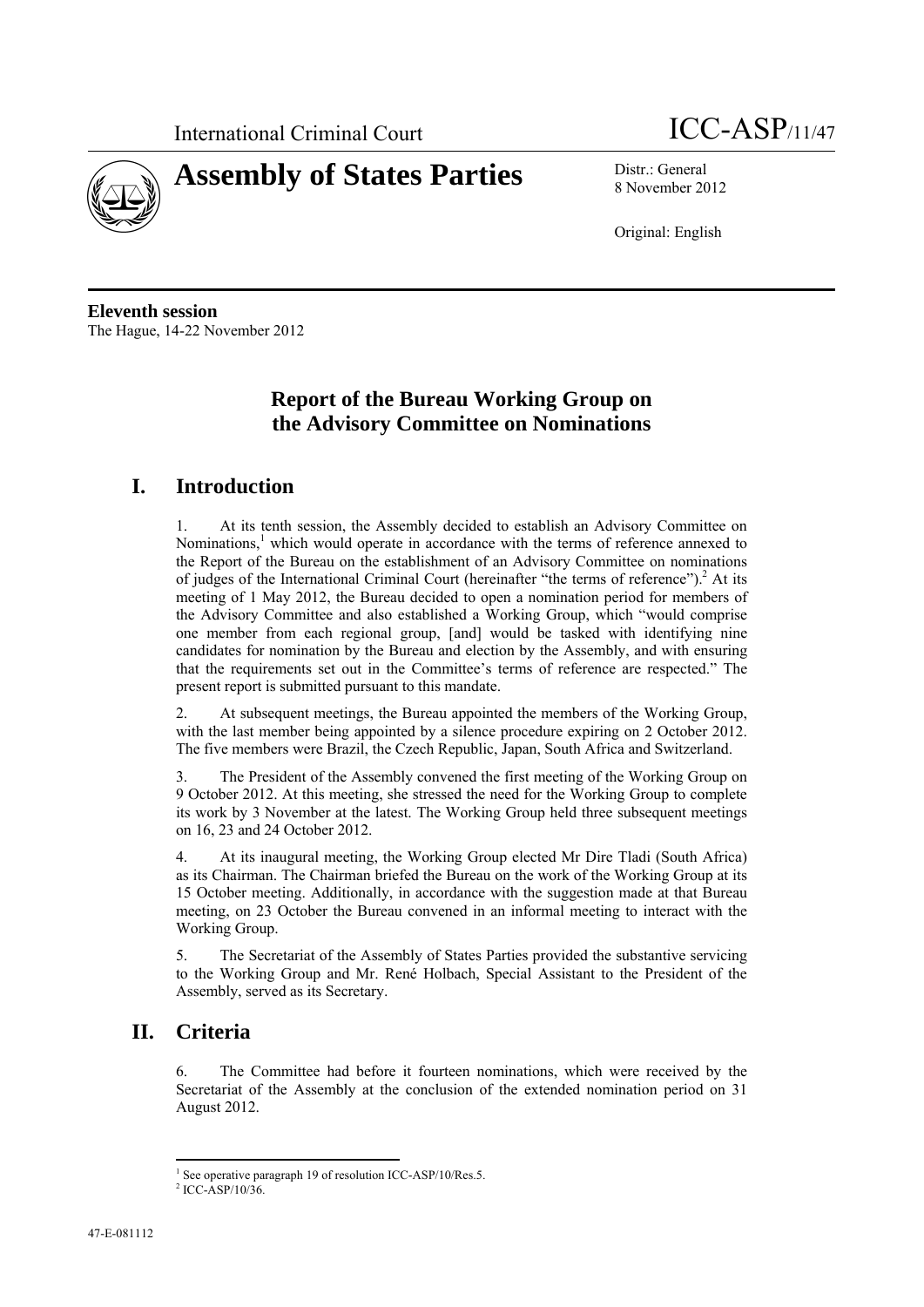7. The Working Group was cognisant of the criteria for membership in the Advisory Committee contained in paragraphs 1 and 2 of the terms of reference, viz.:

(a) The Committee should be composed of nine members, nationals of States Parties, designated by the Assembly of States Parties by consensus on recommendation made by the Bureau of the Assembly also made by consensus, reflecting the principal legal systems of the world and an equitable geographical representation, as well as a fair representation of both genders, based on the number of States Parties to the Rome Statute.

(b) Members of the Committee should be drawn from eminent interested and willing persons of a high moral character, who have established competence and experience in criminal or international law.

8. The Working Group considered that these criteria required a two-stage assessment procedure. First, on the basis of paragraph 2 of the terms of reference (cf. the wording "drawn from"), it had to assess whether the candidates nominated by States Parties fulfilled the requirements of being "eminent interested and willing persons of a high moral character, who have established competence and experience in criminal or international law." Only candidates who individually fulfilled these criteria would be considered at the second stage of consideration, set out in paragraph 1 of the terms of reference.

9. At the second stage of its selection, the Working Group considered that it must take into account, together with competency requirements, the necessity that the Advisory Committee collectively reflect "the principal legal systems of the world and an equitable geographical representation, as well as a fair representation of both genders, based on the number of States Parties to the Rome Statute." Based on a cumulative application of these criteria, it would arrive at a recommendation for nine nominees.

#### **III. Methodology and procedural narrative**

10. At its first meeting, on 9 October 2012, the Working Group focused on procedural issues, including how it would deal with the requirements in the terms of reference regarding the candidates' individual competence, while ensuring due regard for the consideration of equitable representation. In this regard, it decided to consider these elements together. The Working Group also decided to recommend that the Bureau and the President appeal to all States Parties to refrain from campaigning.

11. At its meeting on 16 October 2012, the Working Group conducted an assessment of each individual candidate based on the curriculum vitae submitted by the nominating State Party in order to determine compliance with the criteria in paragraph 2 of the terms of reference. Members of the Working Group were given the opportunity to express which aspects of each individual candidature they perceived to be negative and positive, and which aspects elicited queries. During this phase, members of the Working Group agreed to abstain from providing comments on candidates from their own country.

12. While conducting this examination, the Working Group was keenly conscious of the fact that some of the criteria contained in paragraph 2 of the terms of reference were difficult to assess and therefore subjective in nature. It was noted, for example, that it would be difficult to make a comparative assessment of candidates' eminence, once a certain threshold was crossed, or to compare the eminence of individuals with different professional backgrounds. The Working Group had come to the conclusion that, although individual members had some queries regarding certain aspects of some of the curricula vitae presented, the Working Group had sufficient information to reach a decision without making further enquiries from the nominating governments.

13. There was a consensus within the Working Group that 13 of the 14 candidates presented met the criteria contained in paragraph 2 of the terms of reference and could thus advance to the second stage of consideration.

14. On 23 October 2012, the Working Group held two meetings. First, the Working Group held an informal interactive session with other members of the Bureau intended to consider both procedural and substantive matters. The informal interactive session was followed immediately by a meeting to begin the second stage of the consideration. During the meeting with the other members of the Bureau, the view had been expressed strongly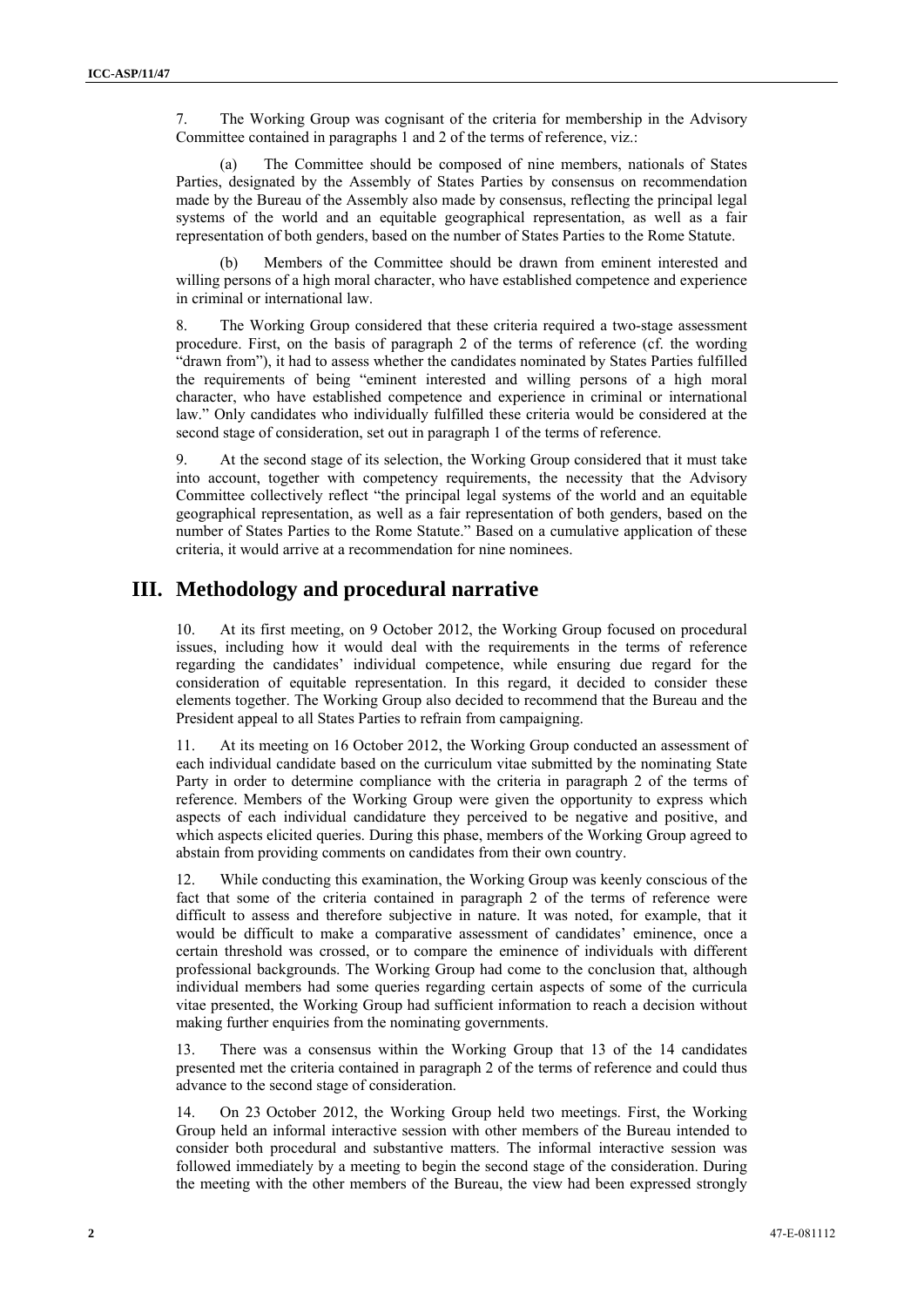that an equitable geographic representation, based on the number of States Parties to the Rome Statute, was a fundamental requirement under the terms of reference and should be at the heart of the Working Group's consideration.

15. During the second stage of consideration, the meetings for which were held on 23 and 24 October 2012, the Working Group was of the view that an equitable geographic representation was indeed a fundamental component of the terms of reference and would ensure not only the legitimacy of the Advisory Committee, but also that its determinations are based on the most diverse and representative set of opinions possible. For the same reason, the Working Group considered that it would be important to have a balance between experts in international criminal law and public international law; between persons with a civil law and a common law background; between persons with academic, judicial and diplomatic backgrounds; and, insofar as possible given the status of nominations, between both genders.

16. The Working Group noted that the Asia-Pacific Group was the only group to have submitted a single candidate; all other regional groups had submitted two candidates or more that had likewise fulfilled the requirements of paragraph 2 of the terms of reference. Thus, the Working Group decided to proceed on the basis of a scheme that allocated two seats in the Advisory Committee to each regional group except for the Asia-Pacific Group, which would be allocated one seat. These seats were filled by taking a holistic view of the remaining criteria contained in paragraph 1 of the terms of reference.

#### **IV. Conclusions and recommendations**

17. The Working Group concluded that the vast majority of candidates before it were eminently qualified to serve on the Advisory Committee. The Working Group took the view, however, that the terms of reference did not allocate seats, but mandated an equitable geographical representation, based on the number of States Parties to the Rome Statute, under the condition that each of the candidates was sufficiently qualified. The Working Group was constantly guided by the principle that the requirements in the terms of reference had to be cumulatively met and that, under all circumstances, members of the Advisory Committee had to be appropriately qualified, while also ensuring equitable representation. The scheme of geographical representation adopted by the Working Group was adopted on the strength of the candidates individually meeting the competency requirements.

18. The Working Group recommended that the Bureau nominate the following candidates for election to the Advisory Committee (with an asterisk identifying a candidate from a common law jurisdiction). The Working Group was of the view that these candidates met the individual and collective criteria set out in the terms of reference and would be able to discharge the mandate set out therein:

- (a) BRANT, Leonardo Nemer Caldeira (Brazil)
- (b) FUKUDA, Hiroshi (Japan)
- (c) KIRSCH, Philippe (Canada\*)
- (d) NSEREKO, Daniel David Ntanda (Uganda\*)
- (e) PETRIČ, Ernest (Slovenia)
- (f) PINTO, Mónica (Argentina)
- (g) PRANDLER, Árpád (Hungary)
- (h) SIMMA, Bruno (Germany)
- (i) SOCK, Raymond Claudius (Gambia\*)